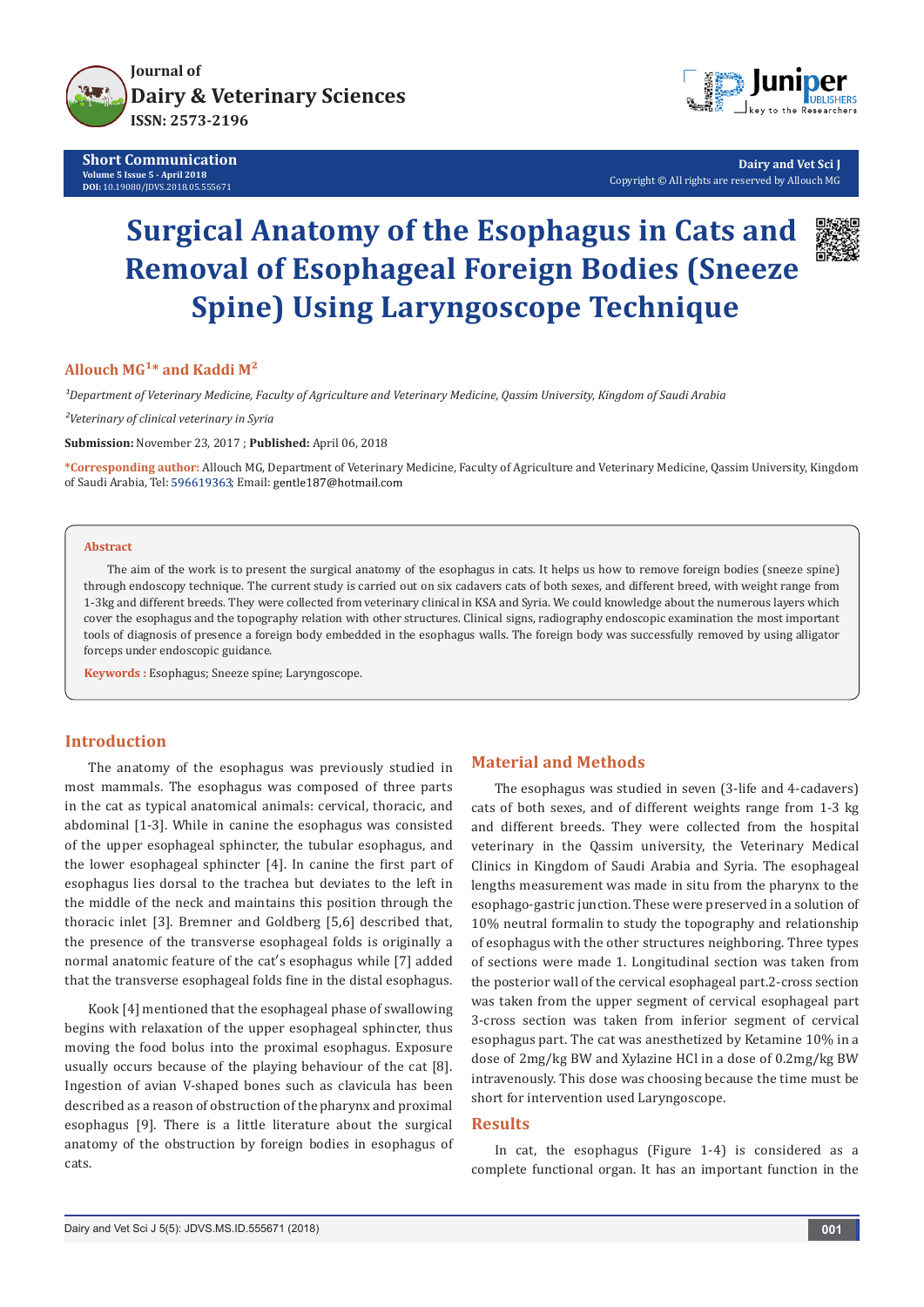body. It transfers food, liquids from the mouth to the stomach. Many slides can be seen before reaching to the esophagus such as; the skin and subcutaneous layer then deep facia which covers both the trachea. Facia is followed by the sternohyoideus and mylohyoideus muscles, which are also followed by trachea that lies ventrally to the esophagus. In cats the esophagus begins from the pharynx, extending through the cervical, thoracic and abdominal regions. It is a small, and strong elastic muscular tube, connects the mouth and stomach. The cervical esophagus lies on the dorsal side of the trachea. It courses completely straightly opposite the other animals, at the level of the first to the seven cervical vertebrae. The length of the esophagus in adult cats, varies between 15 and 18cm. (mean 16cm). According to the breeds types. The length of cervical esophagus is about 4 cm. It's about 30% of the length. In generally, its diameter is about 1 cm but it extends through the food course to a certain point. Its elasticity stops due to the extra stretching causing obstruction. The cervical esophageal walls are containing the longitudinal folds in its cranial and middle parts and transverse folds in the caudal part of the cervical pat of the esophagus (Figure 3).

The relationships between the cervical esophagus and other near structure (Figure 1 & 2). The esophagus related to the trachea, (sub vertebral muscles) prevertebral muscles and fascia, thyroid gland, the trachea, vagus nerve and recurrent laryngeal nerve. The cervical esophagus runs within the visceral space of the neck, related to longus colli and longus capitis (sub vertebral) muscles dorsally, and the trachea ventrally Almost completely without any inclination. The thyroid gland is in the upper part and bilateral sides of the cervical esophagus. On the right and left, the esophagus accompanying the right and left, common carotid artery and vagosympathetic trunk. It is easy to recognize the presence of the foreign bodies through symptoms and confirm their diagnosis through the radiograph x-ray (Figure 4) and Laryngoscope. Radiographic images are repeated in lateral view, the foreign bodies are embedded in bilateral esophagus walls tissue.

Laryngoscope in the cat is performed in recumbent position using a flexible Laryngoscope. Laryngoscope of human. In cats, we find many cases of obstruction by foreign bodies such as mass of hair and chicken food bones in esophagus in different side, especially in the first and middle parts of cervical part of esophagus embedded in bilateral esophagus walls tissue as well as stabilized inside it. It results licking hair, speed eating and a large bit food, which can't passes in esophagus causing depression, lack of food. vomiting, and sneezing to try to remove the foreign body (Figure 4 & 5). Many of the foreign bodies had V shape of subclavian or humerus and ulna parts bone. Each spice about 4 cm length and 1 cm diameter with angle 45 degree between them causing obstruction. It was lied nearly 2 cm from the pharynx and embedded inside the walls of the esophagus. The foreign bodies are removed by using a long-grasped forceps under endoscopic guidance.

The foreign bodies are removed by using some long-grasped forceps. It can be successful if the foreign body is situated in the proximal part of the digestive tract (pharynx and proximal esophagus) and the shape and size of the foreign body permit this under endoscopic guidance. Endoscopy permits visualization and location of the foreign body and majority can be extracted without recourse to surgery.



**Figure 1:** The photograph shows the esophagus in situ, esophagus (E), trachea (T), epiglottis cartilage (Ep), Longus colli muscle (L.c.m) and Longus capitis muscle (L.ca .m)



**Figure 2:** The photograph shows the structure accompany of the esophagus in situ, trachea (T), esophagus (E), Thyroid gland (TG), Common carotid artery (CCA) , Vagosympathatic nerve (VSN) and Longus colli muscle (L.c.m).



**Figure 3:** The photograph shows the internal wall of the esophagus (E) contained longitudinal (L F) and transverse folds  $(T F)$ .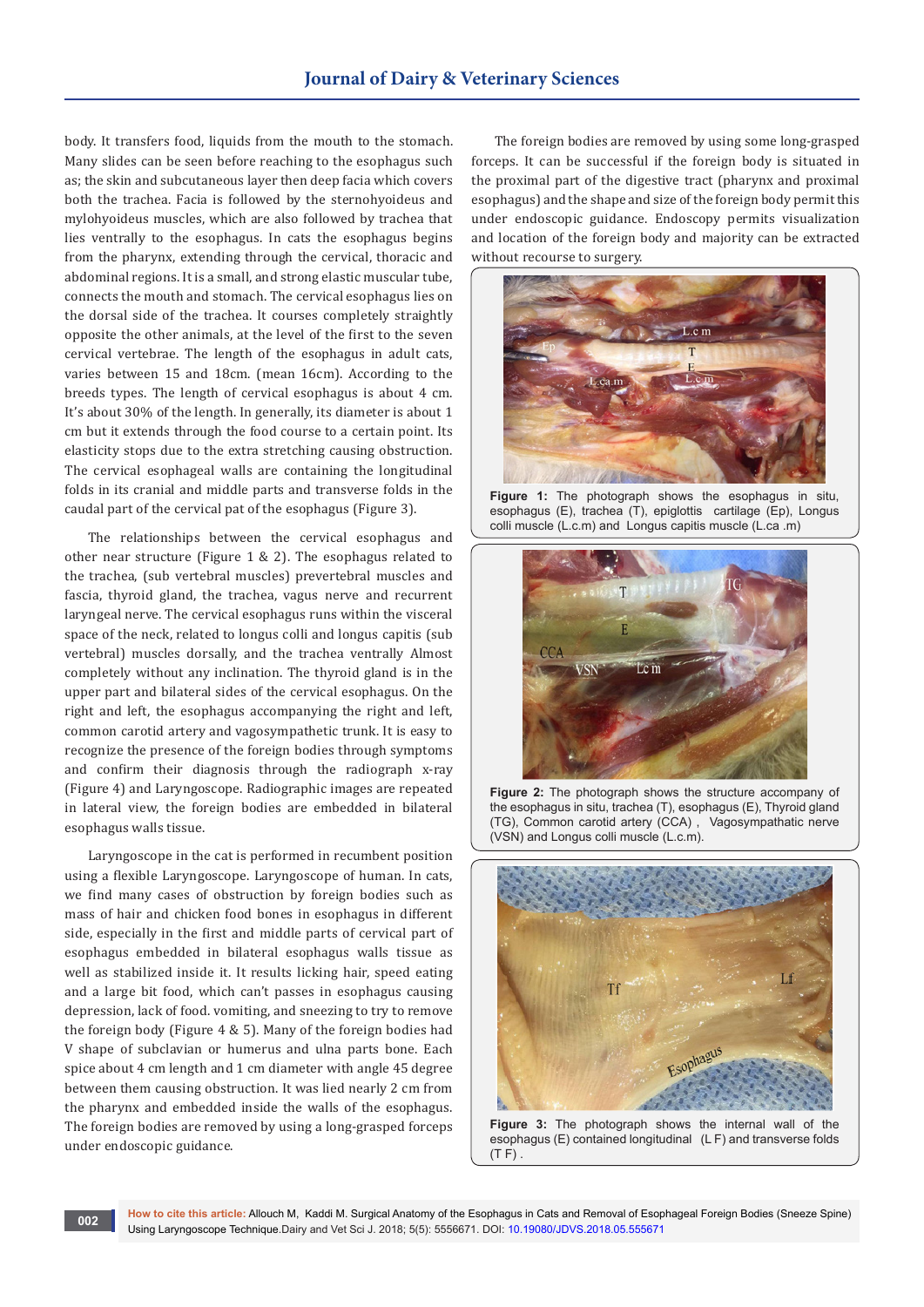

**Figure 4:** Lateral view shows the foreign body (F B) V shape in the proximal part of the esophagus in cat.



#### **Discussion**

The present study has shown that the esophagus was covered by many slides including the skin and the subcutaneous layer, deep fascia which was followed by the sternohyoideus and mylohyoideus muscles and trachea, these slides were arranged. These slides haven't recorded in previous studies. The current study revealed that the esophagus was divided into three parts. They were the cervical, thoracic and abdominal. This result agrees with [10,11,12] in cats and dogs. While [1,2,3] in domestic animals. But [4] in canine mentioned that the esophagus was consisted of the upper esophageal sphincter, the tubular esophagus, and the lower esophageal sphincter. On the other; hand the esophagus was functionally, consisting of the upper esophageal sphincter; the esophageal body; and the lower esophageal sphincter [10].

In the present study, the cervical esophagus was lied on the dorsal side of the trachea. It was coursed completely straightly on the dorsal surface of trachea at the level of the first to the seven cervical vertebrae. These results disagree with [1,2,3] in canine and domestic animals. mentioned that the first part of the esophagus lay dorsal to the trachea but deviated to the left in the middle of the neck and maintained this position through the thoracic inlet. However, the authors explained that in domestic animals the esophagus was begin dorsally to the cricoid cartilage of the larynx and followed the trachea down the neck at the second vertebra inclining to the left but regaining a median line above the trachea before and after entering the thorax. While

Budras [13] in horse that recorded the esophagus slips at the opposite the fourth cervical vertebra to the left lateral surface of the trachea.

Our finding, revealed that the cervical esophageal walls were contained the longitudinal folds in its cranial and middle parts and transverse folds in its caudal part, this result disagree with [5,6,7] who described the presence of the transverse esophageal folds only. While [7] added that the transverse esophageal folds were found in the distal esophagus. However; revealed that most transverse folds were observed in the middle and distal thirds of the thoracic esophagus in cat, that disagrees with our results which appear the transverse folds in the caudal part in the cervical esophageal part.as well as there were resemblance to the transverse folds in cats, this appearance in humans has been termed a feline esophagus [14,15].

The length of the esophagus was different among the breed. In the current study, the length of the esophagus in adult cats, varies between 15 and 18 cm which how some agree with [16] reported that the length of the fresh esophagus, as measured in 8 of the 13 adult cats, varied between 17.5 and 21 cm.

The applied importance is to identify the topographic anatomy to avoid the surgery in the neck. Patti [10] indicated that the topographic relationships of the esophagus and the gastroesophageal junction with neighbouring structures were illustrated from the right and left horoscope and the laparoscopic viewpoints.

This study showed that the relationships between the cervical esophageal part of esophagus and other nearly structures. The esophagus ran within the neck. It related to the longus colli (subvertebral) muscles dorsally, and to the trachea ventrally on its course. On its length it accompanied through vagosympathetic trunk and the common carotid artery. These results agree with [17].Review a complete understanding of the anatomy and anatomic relationships of the esophagus in each area is essential for surgeons who addressed esophageal disorders.

Our finding, in many obstruction cases in cats such as mass of foreign bodies of hair and chicken bones in different positions in the esophagus especially in the proximal part of the cervical esophagus part embedded in bilateral esophagus walls but our study disagrees with [18] revealed that the esophageal obstruction is less common than other gastrointestinal obstructions.

 In dog [19] recorded that the oral endoscopic removal of the foreign bodies was uncommon because it many push them into the stomach. Our results disagree with the searcher because many foreign bodies cases were removed by endoscope from the mouth. Many of the foreign bodies had V shape of subclavian or humerus and ulna parts bone causing the obstruction, the foreign bodies were removed by using some long-grasped forceps under endoscopic guidance. Rendano [9] assured that ingestion of cat V-shaped bones clavicula has been described as a reason of obstruction of the pharynx and proximal esophagus.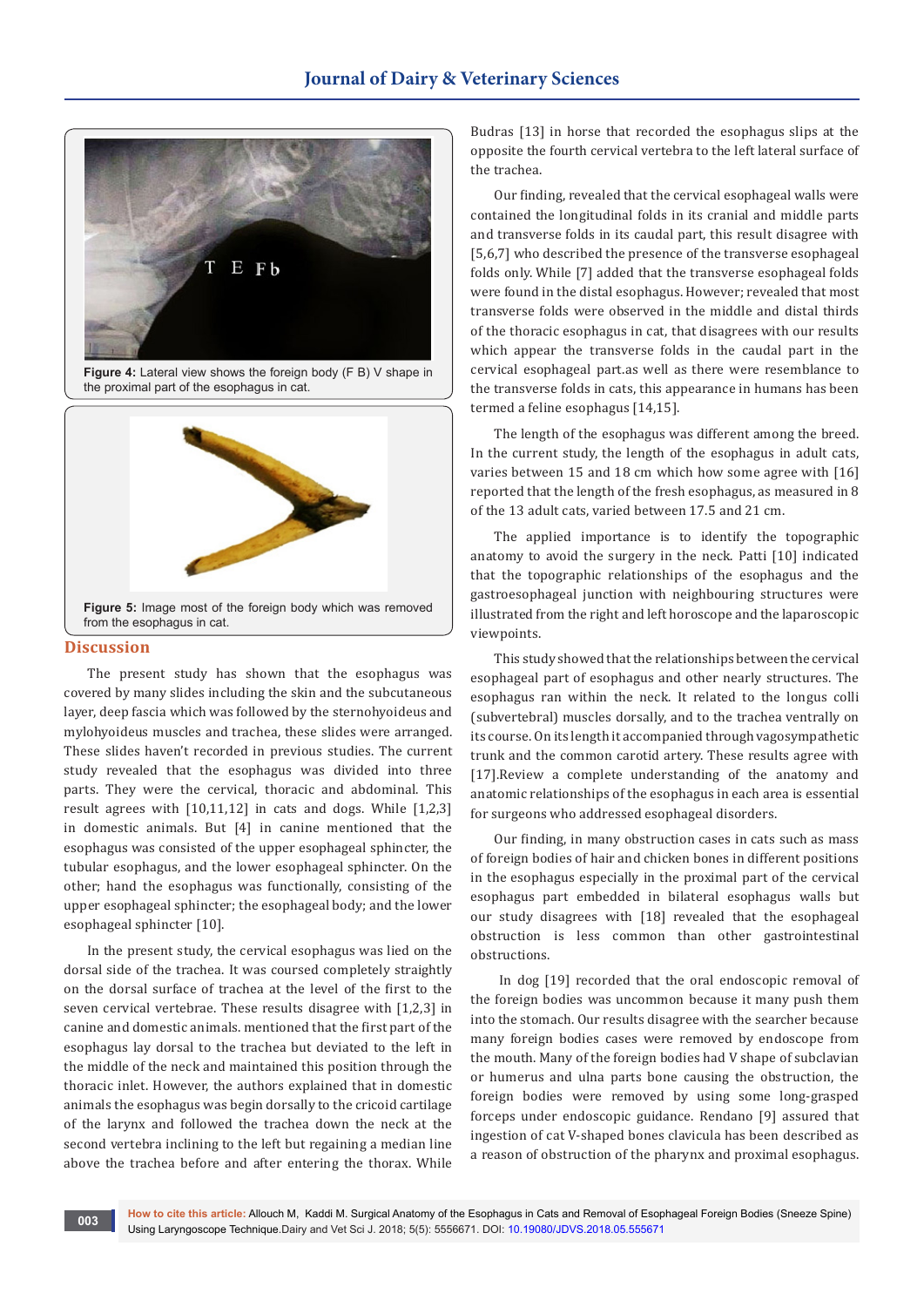[14,15] recorded that in cat the identical pattern to that of feline esophagus was seen in surgical specimens, when the esophagus was contracted outside the body spontaneously. However; Leib [19] added that in dogs the diagnosis of esophageal foreign body obstruction was usually made via survey thoracic radiography that agreed with our results. Furth [15] recorded that in cat the identical pattern to that of feline esophagus was seen in surgical specimens, when the esophagus was contracted outside the body spontaneously. However; Leib [19] added that in dogs the diagnosis of esophageal foreign body obstruction was usually made via survey thoracic radiography that agreed with our results. Kook [4] mentioned that myasthenia gravis, polymyositis, polymyopathy, dysautonomia, distemper, tetanus, endocrine causes Esophageal obstruction. On the other hand, the abnormal healing of previous esophageal surgery is also a common condition of stricture formation in dogs and cats. reported by [20].

Finally, this study assured on the using of Laryngoscope to remove the foreign bodies to avoid the surgical complications because many esophageal infections are most common due to esophageal obstruction.

#### **Conclusion**

The obtained data provided a sufficient basis to the endoscopic technique in the cat with esophageal obstruction cases. The gross and topographical anatomy of the cat esophagus had different approach than in other domestic animals. The Laryngoscope was the best technique used to remove the foreign bodies from the esophagus in the cat to avoid surgical complications.

#### **Competing interest**

- The authors declare that it has no financial or personal relationships which may have inappropriately influenced them in writing this article.
- Author's contributions GA (Syria) planned and conceived the search the data. GA (Syria), interpreted the results and designed the figures wrote the manuscript. The author read and approved the final manuscript.

#### **References**

- 1. Getty R (1975) Sisson and Grossman's The Anatomy of the Domestic Animals, Vol I-II edition (Saunders) Philadelphia Canine Digestive system (5<sup>th</sup> edn). Rev. In: Sisson, Saunders WB Comp. Philadelphia London, Toronto.
- 2. Nickel R, Schummer A and Seiferle E (1984) The circulatory system, the skin, and the cutaneous organs of the domestic mammals. Verlage Paul Parey Berlin Hamburg.
- 3. Dyce KM, Sack WO, Wensing CJG (2010) Textbook of Veterinary Anatomy, (4th edn). Saunders an imprint of Elsevier Inc.
- 4. Kook PH (2013) Megaesophagus and other causes of esophageal dilation. In: North American Veterinary Conference, Orlando, USA.
- 5. [Bremner CG, Shorter RG, Ellis FH \(1970\) Anatomy of feline](https://www.ncbi.nlm.nih.gov/pubmed/4910812)  [esophagus with special reference to its muscular wall and](https://www.ncbi.nlm.nih.gov/pubmed/4910812)  [phrenoesophageal membrane 10: 327-331](https://www.ncbi.nlm.nih.gov/pubmed/4910812)
- 6. [Goldberg HI, Dodds WJ, Jenis EH \(1970\) Experimental esophagitis:](https://www.ncbi.nlm.nih.gov/pubmed/4097368)  [roentgenographic findings after insufflation of tantalum powder](https://www.ncbi.nlm.nih.gov/pubmed/4097368)  [110: 288-294.](https://www.ncbi.nlm.nih.gov/pubmed/4097368)
- 7. Disantis DJ, Dyer RB (2015) Feline esophagus, Abdom Imaging, Published online: 28 November 2014, 40: 2046-2046l.
- 8. Johnson SE (1994) Diseases of the esophagus. In: Sherding (edn), The cat: diseases and clinical management  $(2<sup>nd</sup>$  edn), New York: Churchill Livingstone, pp. 1153-1180.
- 9. Rendano VT, Zimmer JF, Wallach MS, Jacobson R (1988) Impaction of the pharynx and esophagus by avian bones in the dog and cat. Veterinary Radiology 29 (3): 213-216.
- 10. [Patti MG, Gantert W, Way LW \(1997\) Surgery of the esophagus.](https://www.ncbi.nlm.nih.gov/pubmed/9347826)  [Anatomy and physiology. Surg Clin North Am 77\(5\): 959-970.](https://www.ncbi.nlm.nih.gov/pubmed/9347826)
- 11. Fletcher TF, Clarkson CE (2007) Veterinary Gross Anatomy.
- 12. Evans d, Luhunta A (2013) Miller's Anatomy of the Dog e-book (4th edn), Elsevier Health Sciences, M Elsevier Saunders pp. 305-307.
- 13. Budras KD, Sack WO, Röck S (2013) Anatomy of the Horse. (5<sup>th</sup> edn), Schlütersche Verlagsges ellschaft. Hans-Böckler-Alle 7: 30173 Hannover.
- 14. Furth EE, Rubesin SE, Rose D (1995) Feline esophagus. AJR 164: 900.
- 15. Furth EE, Rubesin SE, Rose D (2017) Radiologic-Pathologic Conferences of the Hospital of the University of Pennsylvania, Feline Esophagus.
- 16. Cedric G, Jerry FSF, Henry E (1970) Studies of the gastroesophageal sphincter mechanism: The role of the phrenoesophageal membrane, Surgary, 67: 735-740.x
- 17. Oezcelik A, De Meester SR (2011) General anatomy of the esophagus.
- 18. [Bebchuk TN \(2002\) Feline gastrointestinal foreign bodies.](https://www.ncbi.nlm.nih.gov/pubmed/12148315)  [Veterinary Clinic North America: small Animal Practice 32 \(4\): 861-](https://www.ncbi.nlm.nih.gov/pubmed/12148315) [880.](https://www.ncbi.nlm.nih.gov/pubmed/12148315)
- 19. [Leib MS, Sartor LL \(2008\) Esophageal foreign body obstruction](https://www.ncbi.nlm.nih.gov/pubmed/18380620)  [caused by a dental chew treat in 31 dogs, \(J Am Vet Med Assoc](https://www.ncbi.nlm.nih.gov/pubmed/18380620)  [232\(7\): 1021-1025.](https://www.ncbi.nlm.nih.gov/pubmed/18380620)
- 20. Gualtieri M (2005) Esophageal Strictures of the Dog and Cat: Diagnosis and Treatment, 30<sup>th</sup> Word congress of the World Small Animal Veterinary Association. Mexico city Mexico. John Wiley & Sons, Inc. All rights reserved. ISBN 0-471-26457-1, Printed in the United States of America.
- 21. Samadi F, Levine MS, Rubesin SE, Katzka DA, Laufer I (2010) Feline esophagus and gastroesophageal reflux. AJR 194: 972–976.